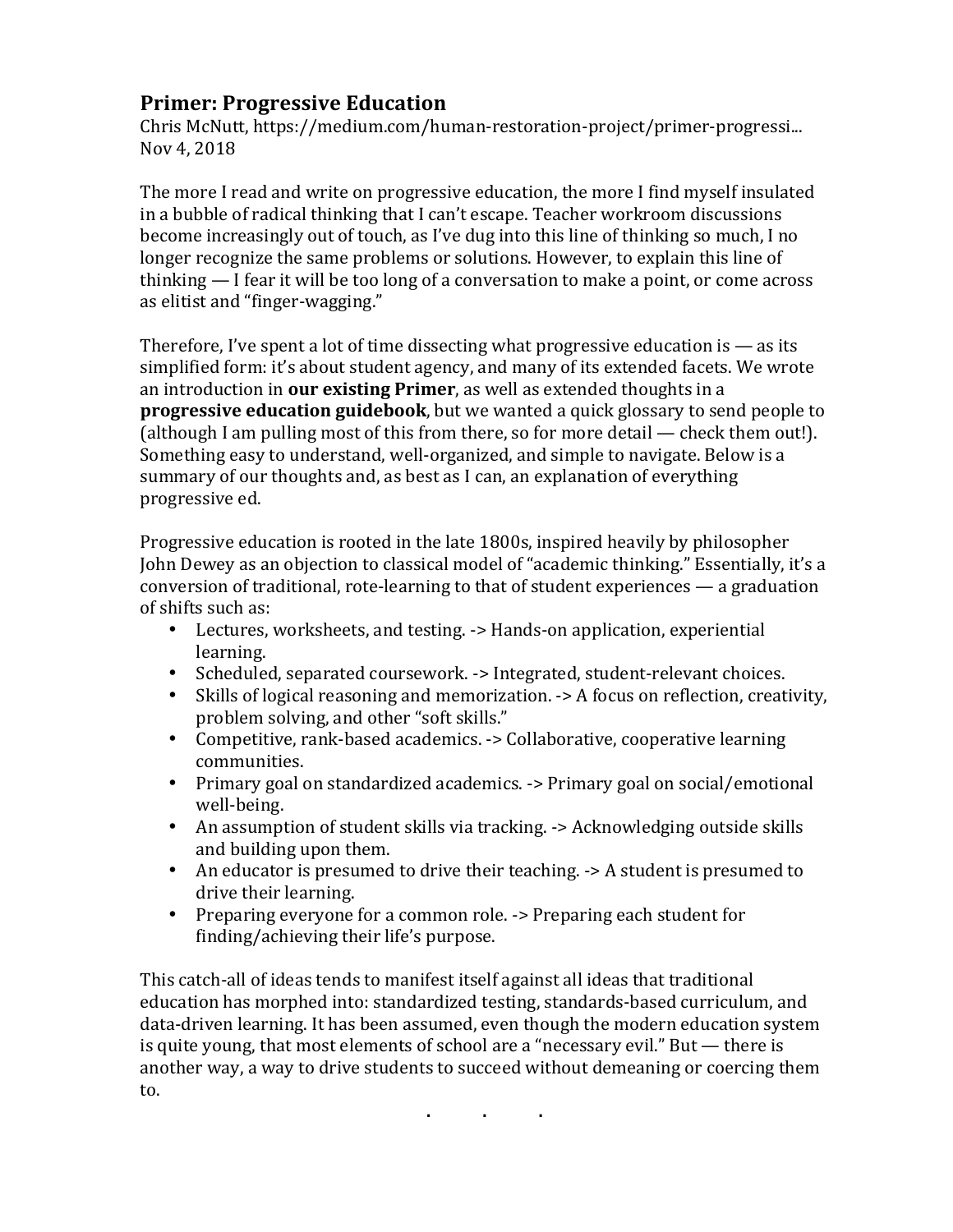## **Inspirations**

Progressive education is a result of many great minds pushing against the system. As stated before, **John Dewey** (1859–1952) was the founder of progressive education in the United States, writing *Democracy and Education* among many works to define **experiential education** — which, in summary, explains that students should learn by the experiences they have  $-$  not through an out-of-touch workbook. By teaching hands-on, relevant projects to each student, there's no longer prep-work for the future, instead — motivation is inherent as each student is presented coursework relevant to their daily lives. Overtime, this has been rebranded to project-based learning or problem-based learning (PBL).

At the same time, **Maria Montessori** (1870–1952) was advocating for **free choice** and **intrinsic motivation** in her *Children's House*, a school model which became the well-regarded "Montessori Schools." Montessori found that young children, when presented with many activities to  $do$  — most of which mirrored activities they'd do at home (e.g. cooking, taking care of animals, chores, arts/crafts) — that students would be motivated to learn without any reward. In fact, they achieved independence from learning; working without being told what to do or how to do it.

Soon after, **Paulo Freire** (1921–1997) in Brazil formulated his idea of **critical pedagogy**, which reframed education in the hands of students rather than a top-down authoritarian system. In *Pedagogy of the Oppressed*, Freire explained the colonial nature of schooling — its "**banking model**" where students were seen as deposits, with nothing to offer, to be "banked" by the teacher  $-$  and how schools must invoke humanity, offering a place where children can work in their community to think for themselves.

In the modern era, celebrated writers continue to push-back against traditional systems, including **John Holt, bell hooks, Deborah Meier, Jonathan Kozol, Tony Wagner, Ted Dintersmith, and Alfie Kohn**. In each of these accounts, it is clear that by diffusing standardization, we can develop an empowering experience with authentic discourse through student perspectives, communal relations, and actualization of a child's desires.

**. . .**

### **Elements**

Below are a list of key *elements* in most progressive classrooms. Note: **progressive education is not a standardized curriculum**. There is not any "one way" to be a progressive teacher  $-$  it's a mindset, not a structure. By viewing education to enable student learning experiences through their voice, we are enacting progressive ed. Every school will look different  $-$  and that is how it should be. Place is incredibly important to rationalizing what a student learns, how they learn it, and what is relevant to them. Educators should work with their community: families, businesses, nonprofits, government agencies, and of course, students, to build a framework that suits them best.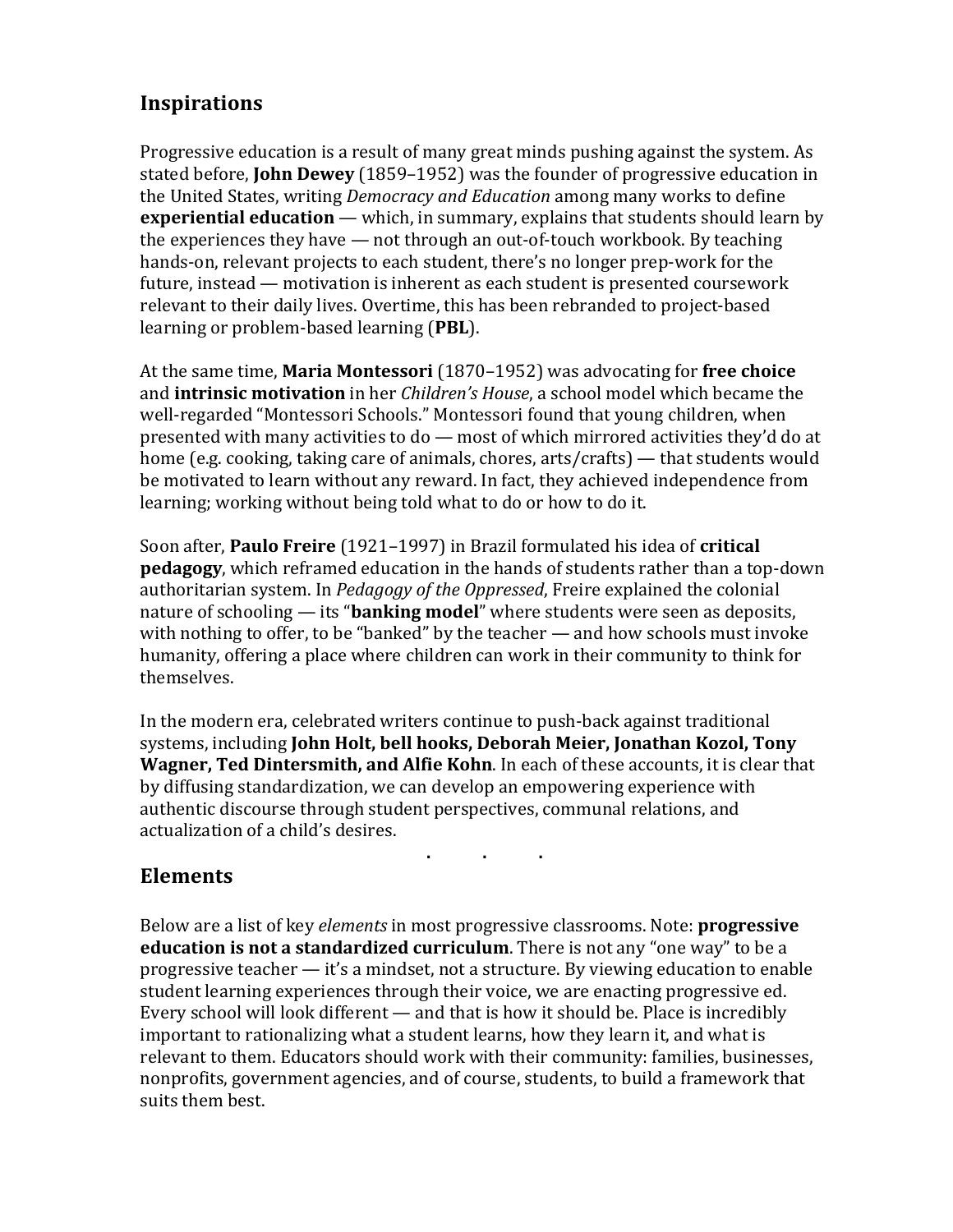# **Vision**

Is a school's vision clear and actually enforced? Does it contradict itself (e.g. "rigorous" *college prep with PBL)?* 

A shared, unified vision is paramount. Every single staff member and student must know what the school expects of them. And, all policies should reflect that expectation. It's not enough to have a blanket statement (e.g. "prepared for the future") — a vision must mean something with actual implications for student learning. This is developed in partnership between students, the community, and staff.

Progressive schools will have a vision that's aimed to developing a learning community. We often confuse "rigor" with an endless supply of trivial work. The vision should incorporate safety, happiness, creativity, and critical thinking. This focus on soft skills is important for any child, regardless of future plans. It's important that the vision doesn't become diluted by trying to tackle every single buzzword. Contradictory statements complicate a staff's ability to hone their teaching practice.

- Portrait of a Graduate
- XQ Education: School Mission & Culture

### **Aims**

Is the school actually progressive, or simply progressive politically or in statements *made?*

"Progressive" schools, sadly, can be in name only. Despite stating they want their students to be comfortable in a school setting, they also promote standardized test preparation or other demeaning practices. **Going against these norms require risk.** Progressive education is not readily accepted by all communities and the populous must be educated on the goals of the school  $-$  going as far to offering libraries or reading materials for families to reenvision what learning can be.

In addition, progressive schooling does not mean progressive politics. There is nothing inherently pro-liberal about progressive schools, and this philosophy can be fulfilled in any way (public, for-profit, non- profit). All learners and staff members should be accepted at progressive schools as long as they agree to and practice its vision.

• The (Progressive) Schools Our Children Deserve — Alfie Kohn

# **Experiential**

Do assignments have real world applicability, value, and interest? Experiential learning (or, as it's often regarded in modern terminology, "PBL") is essential for fostering knowledge. Coined by John Dewey in the early 1900s, experiential learning is hands-on — learning by "doing" — and then reflecting on what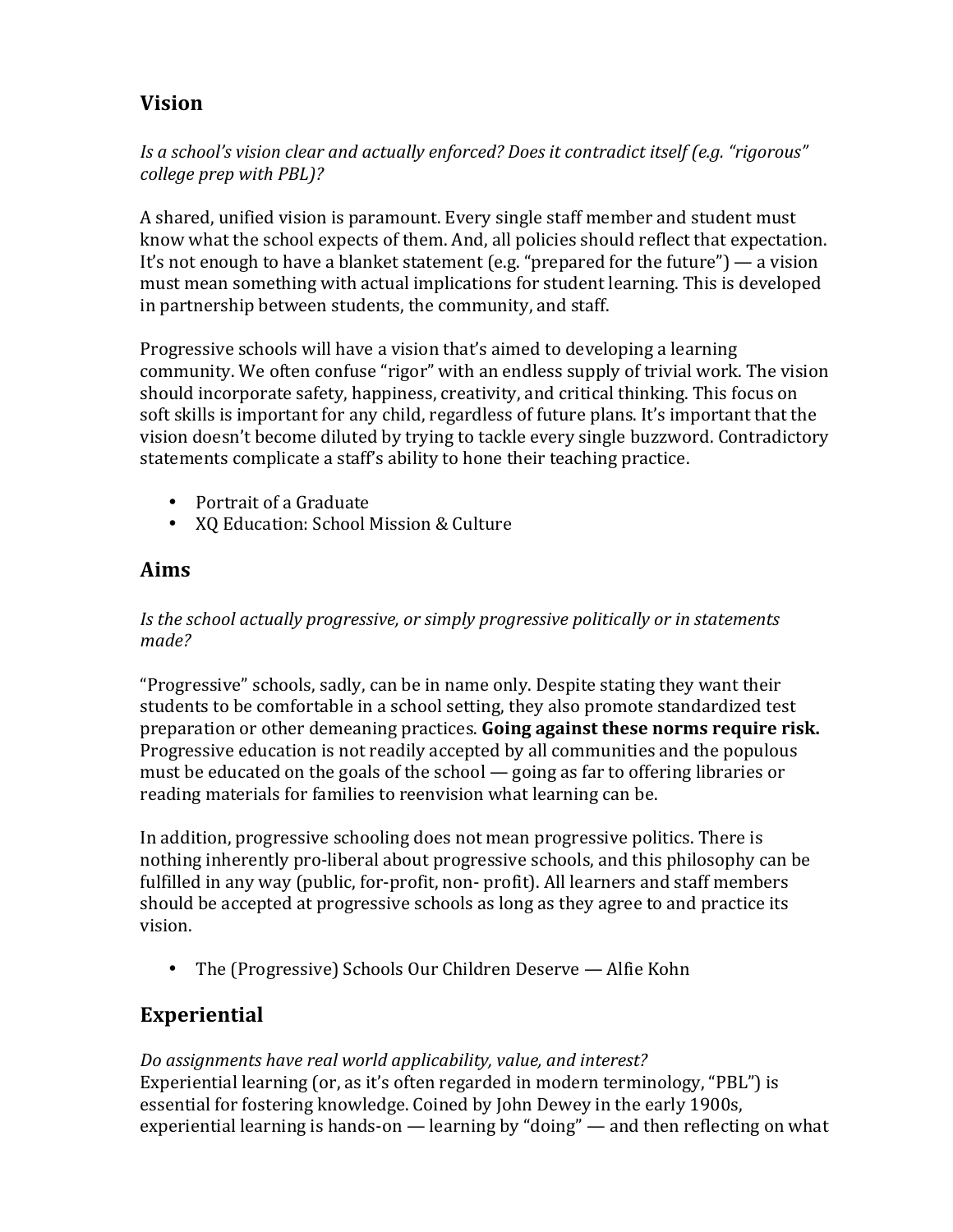one's done. Reflection includes growth from failure and documentation of what's been learned.

Strong elements of experiential learning include students having a voice and choice in what they do (beyond contrived "faux choices"  $-$  for example, a poster or paper), connecting with the community, and projects with real-world value. Experiential learning mirrors what actual people  $do$  — and, if possible — is simply what one does (e.g. not a "fake assignment" — but an actual end product with value.) Experiential learning is not learning then doing, it is learning while doing.

- The Human Restoration Project PBL Guidebook
- High Tech High Example Projects

### **Voice**

Are students participating in classroom design, management, and assessment? Are they invited to staff meetings and curriculum design? *Are teachers authoritarian?*

Voice implies that students can drastically change school policy if warranted. Giving up control is a difficult thing to do for anyone, so empowering students is challenging. In the classroom, voice is centered on being able to change assessment, content, and philosophy based on the needs and desires of students. Students should feel welcome to ask driving questions that change the pre- built notions of the course, with a teacher who guides and inspires their growth.

Beyond the classroom, voice is encouraged and structured into staff meetings and curriculum design. Students need real opportunities to express change. Notably, many schools would face dramatic differences if students had this power  $-$  a statement that resoundingly shows a problem in education.

- Buck Institute Blog: Student Voice and Choice: It's Not Just for Projects Anymore
- TNTP Blog: Using Student Voice to Transform the Classroom

### **Assessment**

Is the focus on learning or on grading? Are students engaged without assessment or do *they* only care about the grade? Are grades being used or some equivalent?

Grading must be eliminated. It's a broad measure, but research showcases how much grading implicates students to seek out a reward rather than be intrinsically motivated to learn (one doesn't see kindergartens asking if something will be on the test.) When one eliminates grading, motivation increases. Similarly, faux grading scales such as mastery-based are well-intended, but fall into problems with a student's desire to achieve. Whenever a grade system is introduced, students have been conditioned to focus on achieving growth in that system, rather than on learning for themselves.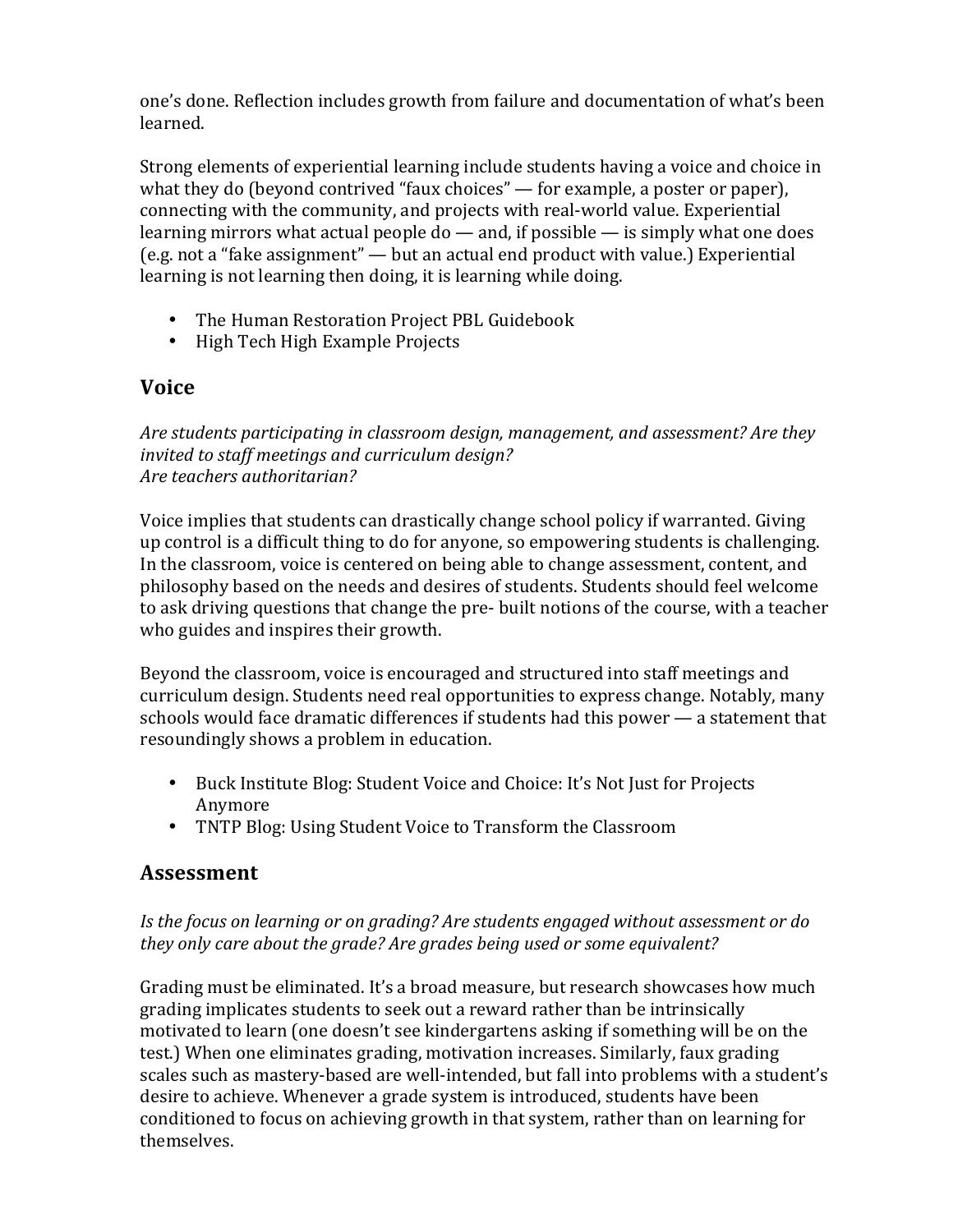Great assessment is one that incorporates common, one-on-one, feedback. Tools such as a portfolio of learning (e.g. Seesaw) allow educators to provide quick, authentic feedback to students.

- TG2 (Teachers Going Gradeless)
- Podcast: Restoring Humanity to Assessment

# **Discipline**

Does the school practice restorative justice? Are students encouraged to think about the *consequences of their actions on others, or just assigned blanket sentences? Are students cared about as individuals with personal issues or treated as a number?* 

The policies of most school systems do nothing to remedy or discourage behavior of students. "Zero-tolerance" mandates, which punish students for certain behaviors through automatic suspensions, often hurt those who are most vulnerable.

It's incredibly important that aggressors are dealt with promptly. By embracing the practice of Restorative Justice, one can empathize with the aggressor to talk about, reflect on, and find a solution to their behavior. Children act out due to greater problems at home, school, or from mental illness. To find and diagnose the root of each problem, schools can embrace a more loving, caring community.

- Podcast: Restoring Humanity to Discipline
- Seeing Things Differently: Restorative Justice and School Discipline by Sally Varnham

# **Passion / Purpose**

Does the school embrace discovery and inquiry in a child's interests? Are lessons focused *more on curriculum that "must" be done or is the child's best interest at heart? Does* scheduling and school policy reflect student interests?

At many times when students are asked what they want to be when they grow up, especially as they grow older, they respond with blank stares or prestigious jobs they know little about. Students consume content more and more, with little to no time spent creating work of their own. Because school is taxing and possibly not connected with real learning opportunities, students lack the drive and energy to explore their own interests.

Schools must schedule for students to inquire and put their passions into practice. This must be multifaceted: ample amounts of self- discovery (e.g. a "genius hour"), encouraging teacher passion in the classroom, and allowing for community voices to showcase opportunities.

• Podcast: Restoring Humanity to Purpose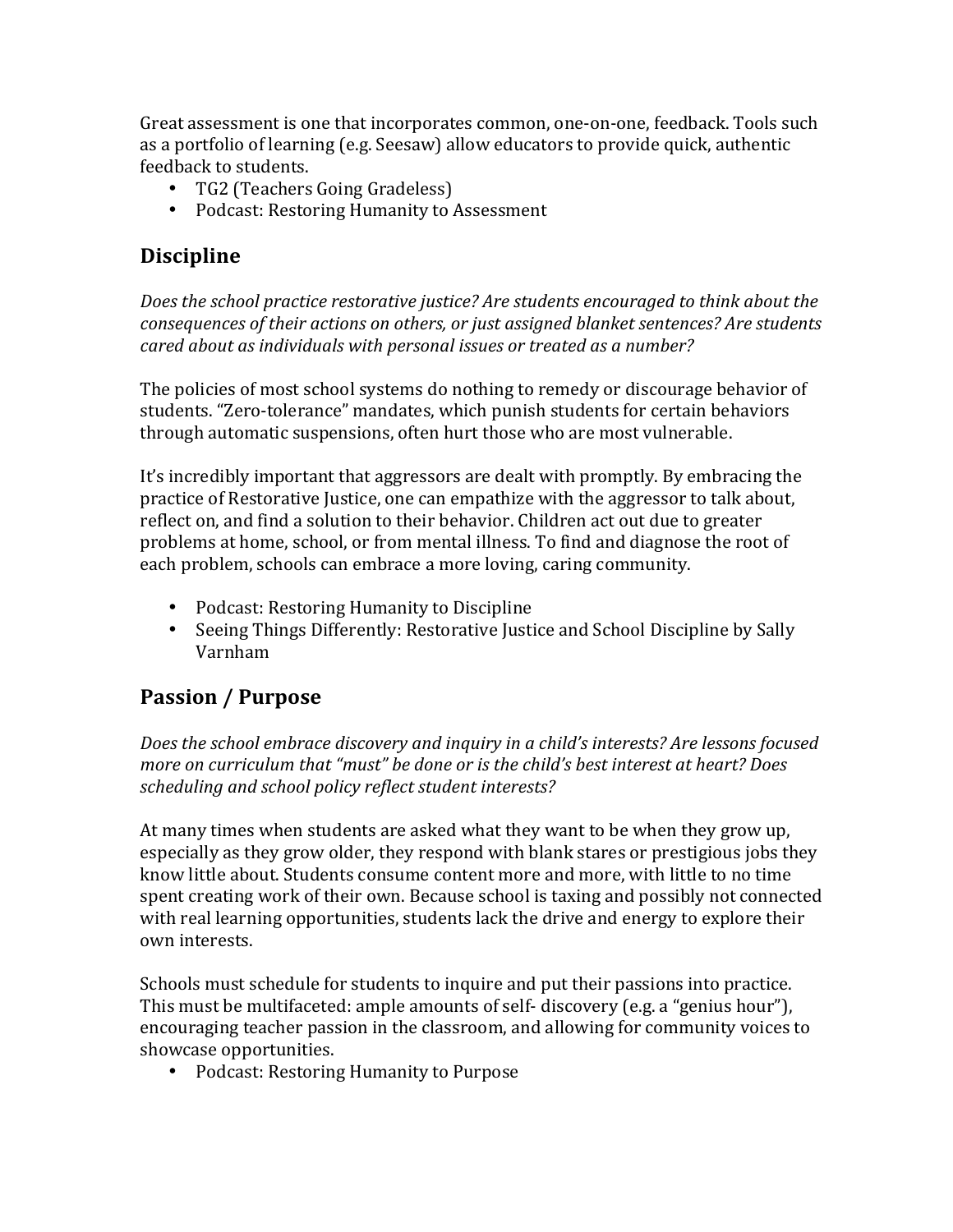## **Homework**

Is homework engaging, worthwhile, and make sense to why it would be homework rather than something done at school? Do students have any choice in performing *homework or deciding if it should be assigned? Is it designed to "drill" information?* 

A common sentiment of progressive education is "do less." By scheduling every moment of time into well-beyond the school day, we're leaving little room for students to reflect on their lives, play, socialize, and de-stress. Research shows that "practicebased" programs designed to drill content, typically through worksheets after school, has little to no gains in a child's growth.

Typically, well-regarded homework assignments consist of work that is due after an extended period of time, with ample amounts of work- time given at school to complete it. Children already have crammed schedules as it is, and an overindulgent amount of busy-work will lead to increased academic and emotional issues.

• When is Homework Worth the Time? by Adam Maltese, Robert H. Tai, & Xitao Fan

# **Relationships**

Are relationships core to the school culture? Do staff and students encourage relationship building before anything else? Are relationships authentic and continue *outside of the classroom to other student activities?*

Fundamental to education are relationships. Without a strong connection between students, teachers, and administration, learning can simply not occur organically. Central to the dogma of progressive education is a constant focus on relationship building  $-$  content is secondary.

Strong relationships are built on authentic empathy and care. Teachers constantly engage students in conversation, seek out their passions and interests and incorporate them in the classroom, and act as mentors in every step of their lives. Relationships are much more than icebreaker activities, they are the fuel to everything.

• The Effects of Teacher-Student Relationships by Emily Gallagher

# **Inclusion / Critical Pedagogy**

Are people of all backgrounds accepted and valued for their perspective? Are issues of race, sexuality, gender, socioeconomic status, and more spoken openly about in the *classroom?*

First and foremost, schools need to feel safe. If not everyone is accepted and seen as equal, then the institution is harming the community. A school's staff needs ample training on how to deal with all issues of inclusion, tolerance, and empowerment.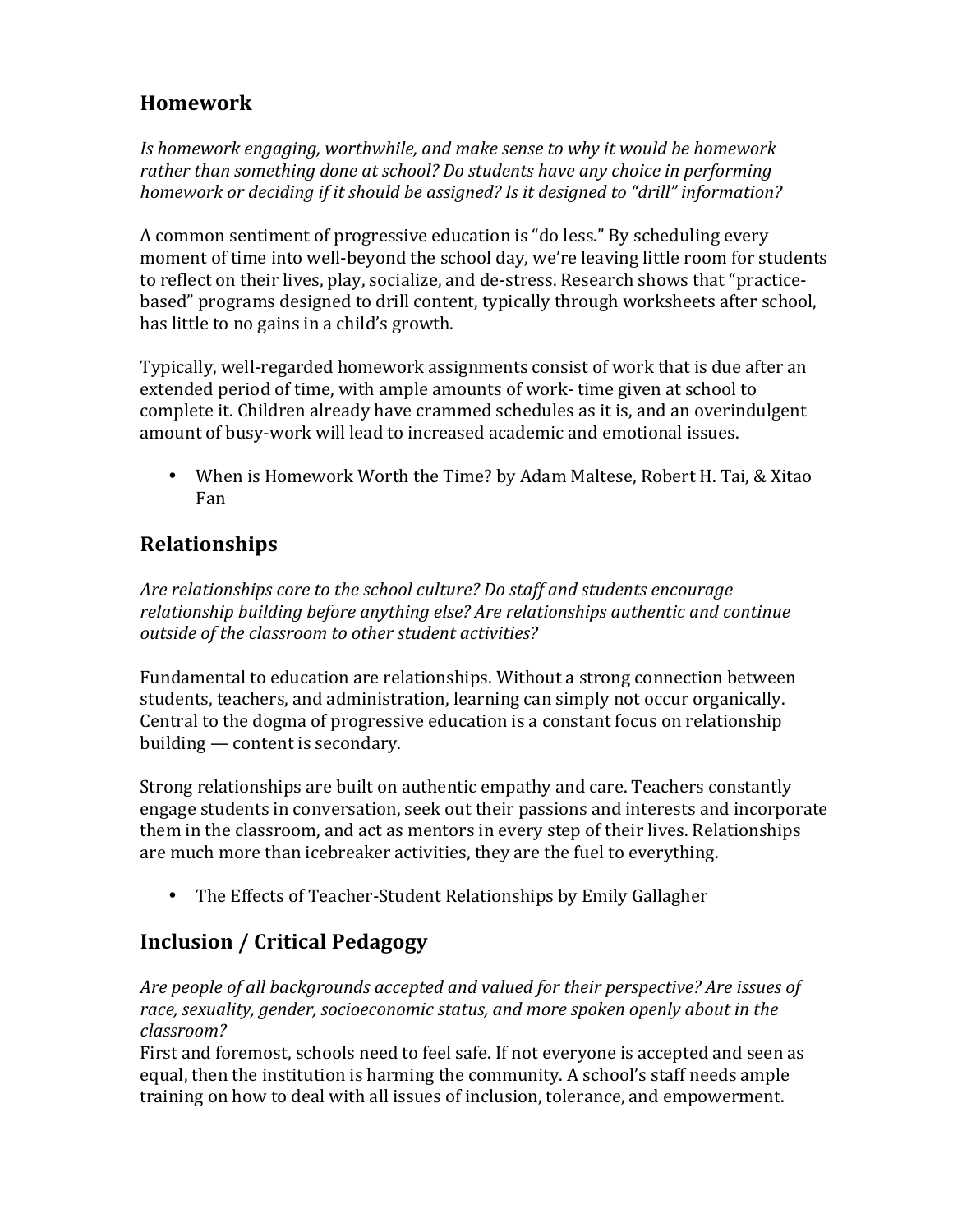These issues cannot be ignored, as they will not disappear if not spoken of. All classrooms need to take a critical and open dialogue of multiple perspectives. The more students see perspectives of those disenfranchised, or of a different voice, the more they will fight for, and increase their tolerance of, those of different backgrounds.

• Pedagogy of the Oppressed by Paulo Freire

## **Reflection**

### Do students, teachers, and administration constantly reflect on their experiences and *learn from them?*

Reflection is the most important step of learning. Educators tend to evaluate their teaching based on test scores or how they've best "fit into the system." As a result, creative solutions and larger issues may be ignored. All educators must obtain feedback from as many sources as possible and reflect constantly on changing their behavior.

Students must be given many chances to reflect on their own learning experiences in the same way. Sometimes, students working in hands- on projects are not able to communicate what they're learning, as they're "just doing"  $-$  not recognizing the value of their work. Therefore, incorporating ample reflection gives time to communicate and express growth.

• How We Think by John Dewey

### **Integration**

### Are subjects cross-disciplinary? Are certain skills vastly overemphasized (math, vocab.)?

Silos are the best way to describe a school's classroom structure. Learn one subject, then another, then another. However, as anyone can recognize  $-$  people don't operate in this fashion. Students fail to see connections between their work as there's no emphasis placed on it. In fact, many teachers would be hard pressed to see a connection between their work and other teachers'.

Therefore, all classrooms must aim to, at minimum, collaborate constantly and infuse their content. If possible, schedules must be adjusted to feature all content with teams of teachers guiding work. This, of course, requires changing or de-emphasizing content standards to make work more authentic. In addition, it's important that certain subjects are not regarded (typically mathematics and science at the higher grades) over all others. This presents a hierarchy which warps a student's view of achievement and devalues growth in multiple ways.

• Edutopia: Deeper Learning: Why Cross-Curricular Teaching is Essential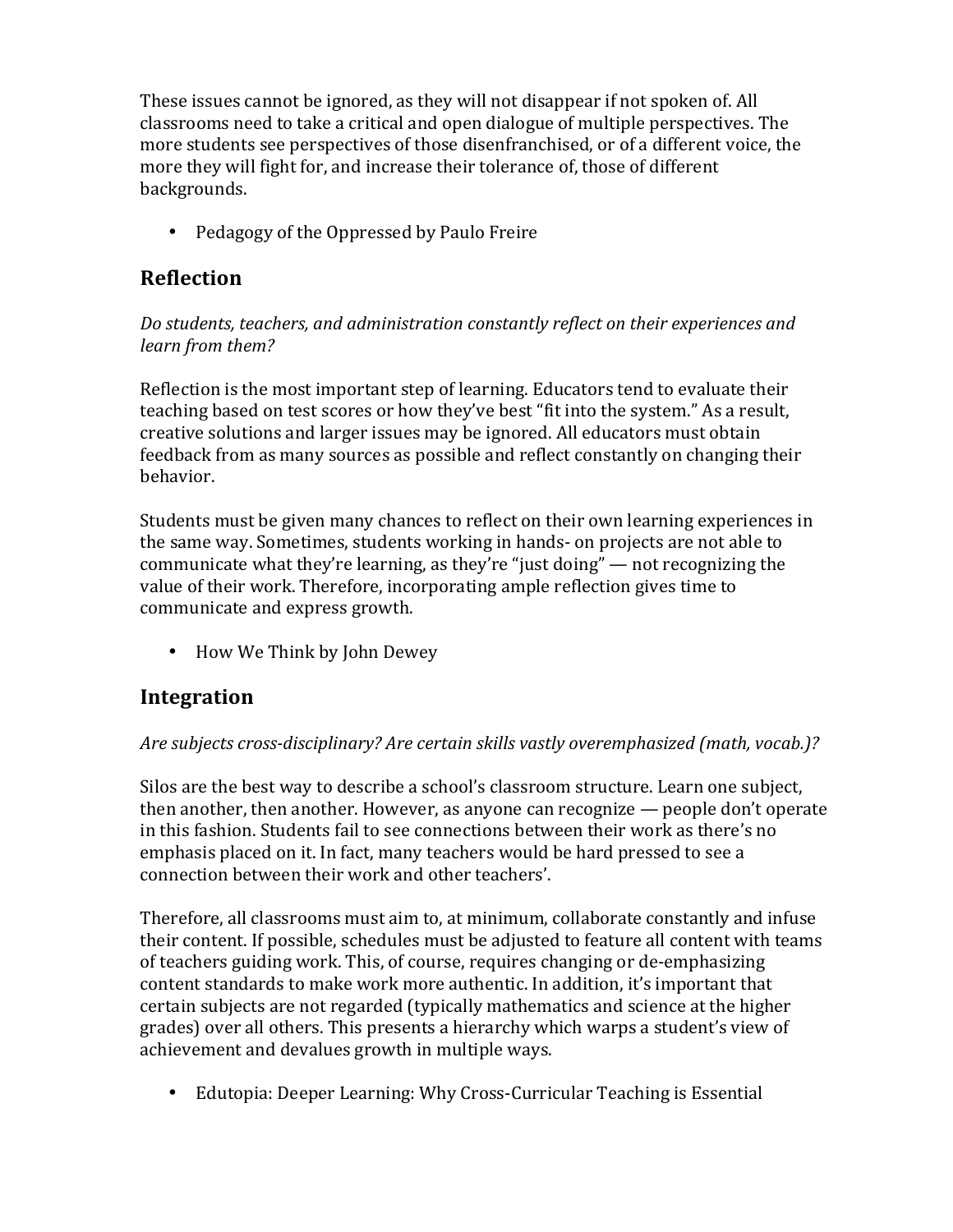# **Administration**

Are teacher voices' valued and seen as experts? Is everything top down and authoritarian? Is there no control and, as a result, people are no longer practicing the *vision?*

The best form of administrator is one who empowers teachers while rigorously promoting the vision of a school. Administrators, just like teachers, are guides of their "classroom." There's no top-down micromanagement, long lectures, or extreme punishment. Administrators are the structural support and champion of their teachers.

Importantly, administrators are the chief enforcers of the school's vision. Not only are they "where the buck stops"  $-$  they continually need to keep everyone in-line to support the school's vision, which has been built by the entire learning community. An administrator must consistently reflect and understand, philosophically, why their school practices what it does.

• ThoughtCo: What Makes a School Administrator an Effective School Leader?

# **Grade Levels**

### Are all grades having the same experience of progressive ed.? Does this taper off in *higher ed.?*

Elementary communities, until recent changes in mathematics and reading standards, have been fairly progressive. Relationships have come first and students are exposed and encouraged to seek out what they love to do. Homework is typically at a minimum, and teachers encourage empathy over discipline. However, this tends to change as students grow older.

In middle and high school, learners become increasingly "drilled" to learn more and more content, often at the expense of their desire and willingness to learn. Collegeprep programs often siphon the soft skills needed to navigate an ever-changing world, instead opting for test preparation. The experience of progressive education must mirror the elementary style of learning, regardless of age.

• How Not to Get Into College by Alfie Kohn

# **Failure / Risk-Taking**

Is failure seen as normal behavior where risk-taking is encouraged and improved upon? Are shortcomings transparent between all levels of the school?

Students are afraid of failure (teachers and administration too!) Years of disciplinary action, a narrow view of "success", and schooling culture at large has discouraged people from being open with their shortcomings. Success — however one defines it —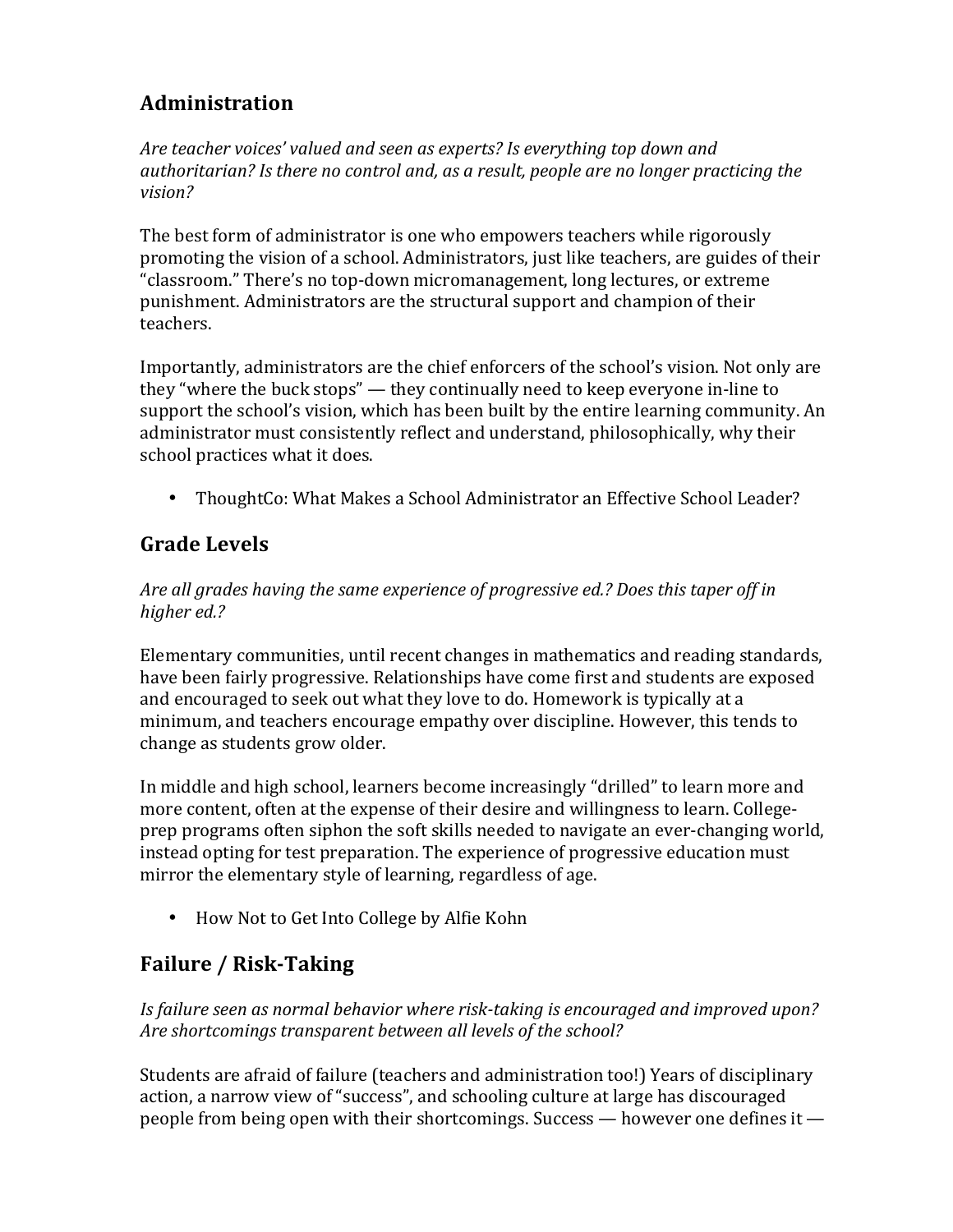comes at the advent of many instances of failure. Those who succeed are those who push through.

All aspects of schooling must normalize and legitimize failure. One must be encouraged to take risks and learn from their mistakes. Teachers and administration must be open with their errors and communicate this with students. Likewise, students should reflect on their failures often.

- Failing Grades for Retention by Gary Natriello
- TeachThought: Helping Students Fail: A Framework

# **Self-Directed**

Are students encouraged and expected to take charge of their own learning? Is the *curriculum designed to cater to students developing their own interests and love of learning?*

Would students come to school if they didn't have to? In order for schools to successfully implement student learning, students must want to learn. Everyone innately wants to learn more about the world  $-$  it's a human trait. Therefore, if a  $curriculum$  encourages students to adapt and create their own curriculum  $-$  based on their interests  $-$  learning will occur.

During work, students can't be micromanaged. Students must understand (and be advised) on how to properly use electronics and other distractions. No one will look over their shoulder once they leave school (unless, of course, they're called into their bosses' office). This training of responsibility must be opened for children to succeed.

• How Children Learn by John Holt

# **Buzzword-Free**

Are teachers constantly being hampered by "buzzword" initiatives in education? Is the staff incorporating "tips and tricks" without understanding underlying best practice?

Every year, new processes and buzzwords propagate the educational sphere. Teachers must understand best practice beyond a step-by-step guide on their implementation — they must understand the why of their use. This takes time and energy and not all buzzwords are worth exploring. Teachers should be encouraged to seek out, as experts, initiatives in education and share with the entire staff.

Often, buzzwords try to improve traditional educational practice which wasn't succeeding to begin with. Our schools need an underlying philosophical guidance that questions the system and works towards systemic change  $-$  something that cannot be accomplished with acronyms.

• Forbes: Grit, Optimism And Other Buzzwords In The Way Of Education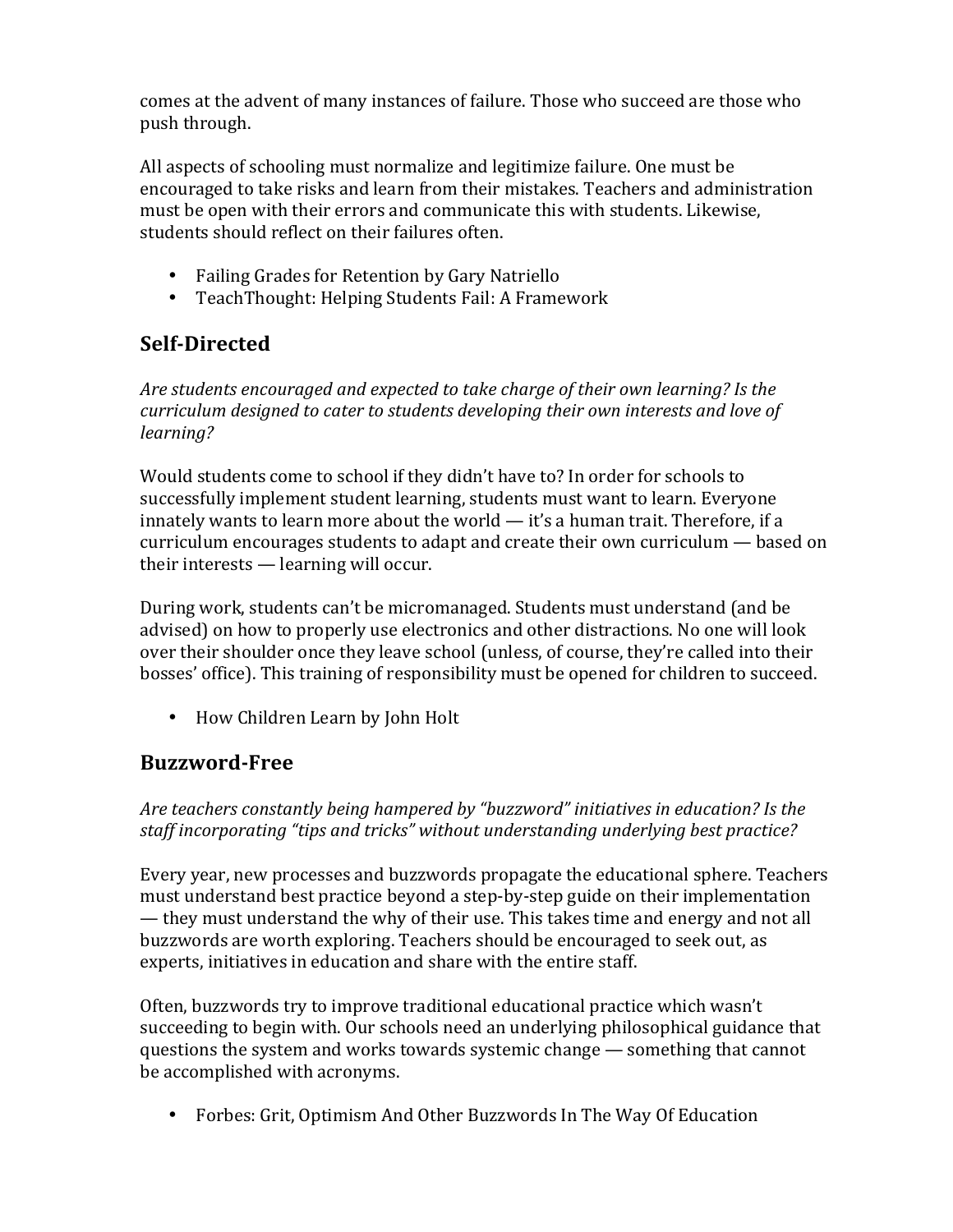# **Growth**

Are educators reflecting and questioning what they're doing? Are they talking about *their schools vision and reimagining their practice? Are they visiting and improving each other's classrooms?*

Educators can become bogged down and lose their passion overtime. Without constant ignition through their peers, administration, or students  $-$  they will burn out. Growth must be enforced through reflective activities and feedback from multiple sources. Feedback should not be a disciplinary process. Teachers should encourage others to view their practice and offer suggestions.

Students need to be viewed with opportunities to grow as well. Often, students are stigmatized as "bad kids" or degrading terminology — which puts them at a disadvantage before ever setting foot in one's classroom. As a result, the education they receive is from a negative perspective, reducing their chance at authentic learning.

• Response to Assessment Feedback by Anastasiya Lipnevich & Jeffrey Smith

## **Cooperative**

Are people working together to solve problems or competing against each other (even in *"review games"?) Are students encouraged to work together?*

Our classrooms have become catalysts for competitive behavior. At the end of the day, it's all about "me." Contributing to this are graded assessments of individualized behavior and extrinsic motivators that reward some but not all. As a result, collaboration has become "who will ensure that I'm successful" instead of "how can we all work together to be successful."

Building a cooperative classrooms takes time, trust, and problem- solving. There will be many moments of trial-and-error of mediating students as they communicate and run into issues. This is paramount to students developing teamwork skills.

- Is Competition Ever Appropriate in a Cooperative Classroom? by Alfie Kohn
- Making Cooperative Learning Work by David Johnson & Roger Johnson

# *Authentic*

Does student work go beyond the classroom, or is it made to be thrown *away?* Are students showcasing their work to potential business partners, community groups, or peers? Does the work they do matter at the end of the day?

Making work authentic is a challenging task. Not all content must be utilized outside the classroom, but many of it should be. At minimum, content must be applicable to students' lives. When designing projects, many teachers utilize outdated practice (e.g.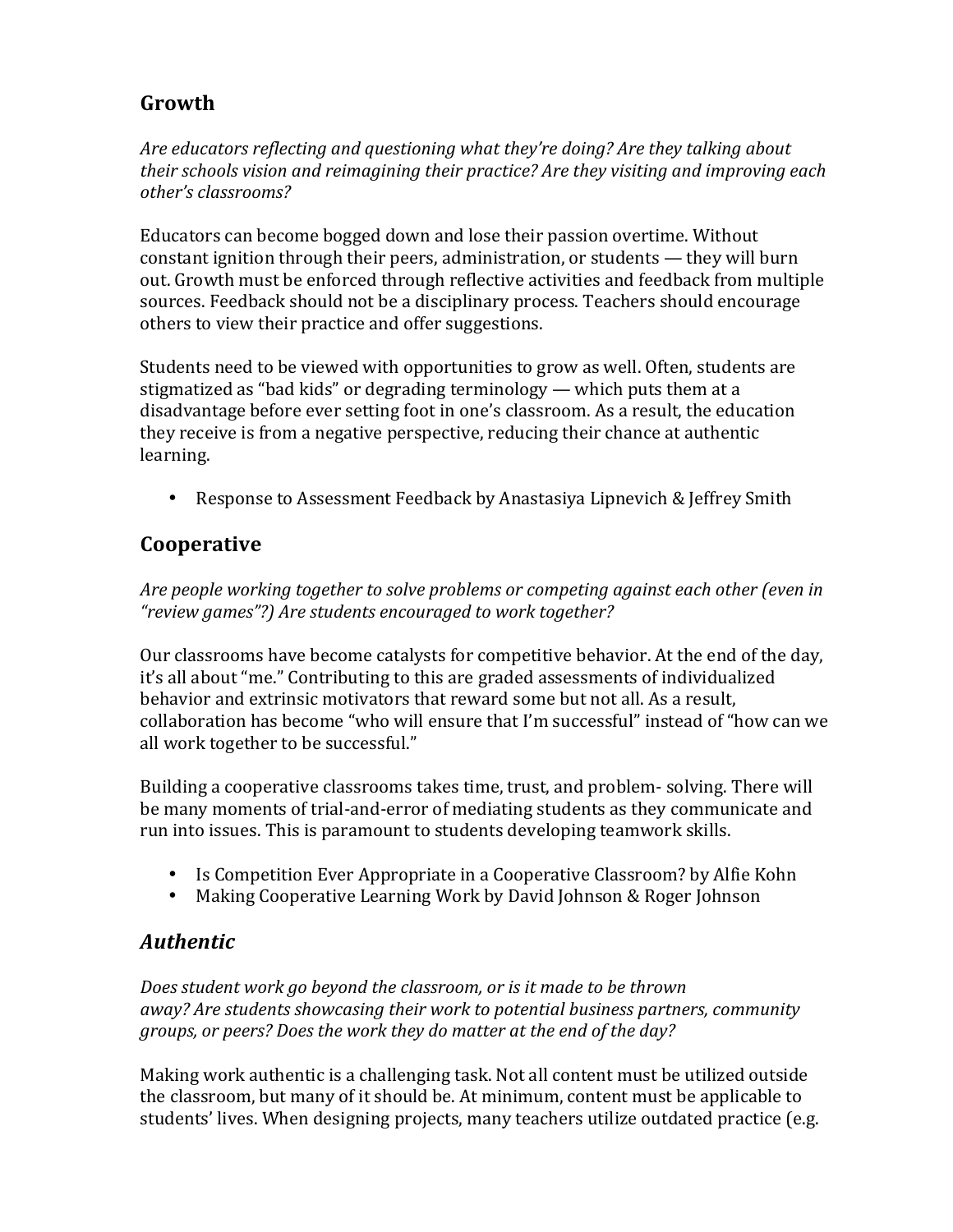poster presentations, simple essays), which may be a strong fundamental beginning, but never build into authentic work.

Projects, and other large-scale work, must be presented to those outside the school. In addition, these resources should be utilized beyond the school community  $-$  ensuring that we mobilize young thinkers into recognizing they can change the world.

• The Power of Audience by Steven Levy (via EL Education)

## **Partnerships**

Are there real connections to outside the classroom with parents and community *members of all backgrounds? Are people constantly visiting, collaborating, and reflecting* with students in and outside the classroom? Does the community know about the purpose and underlying vision of the school and what students are doing?

A school should be open to the rest of the world. Just as learning doesn't occur within four walls  $-$  the community must be allowed within. Staff must take every opportunity to invite and structure meetings with families and all others.

These partnerships will flourish into authentic audiences for student work, experts in the classroom, and additional relationship-building which will drive and transform the school into a greater learning center.

- Edutopia: The Importance of Community Involvement in Schools
- Center for Global Education: How Schools Can Successfully Partner with Local **Businesses**

# **Creativity**

Are students encouraged to take risks in creative pursuits? Is classwork designed in a *way* to allow for multiple solutions and displays of knowledge? Are resources available *for students to express themselves?* 

Innovation is the fuel that drives our society forward. Without creative people, we will never progress. Creativity can be discouraged — stating that one's "head is in the clouds" or praising someone who is "down to earth." However, the more we encourage outlandish thinking, the more success stories we see.

Schools must design projects that allow students to answer in any way they see fit  $$ even if it may challenge or disrupt a teacher's viewpoint of education. Furthermore, schools must invest in a plethora of ways for students to be creative (e.g. art materials, computer programs, and makerspaces).

- Edsurge: How to Build Your Makerspace
- Creativity as a Habit: Robert Sternberg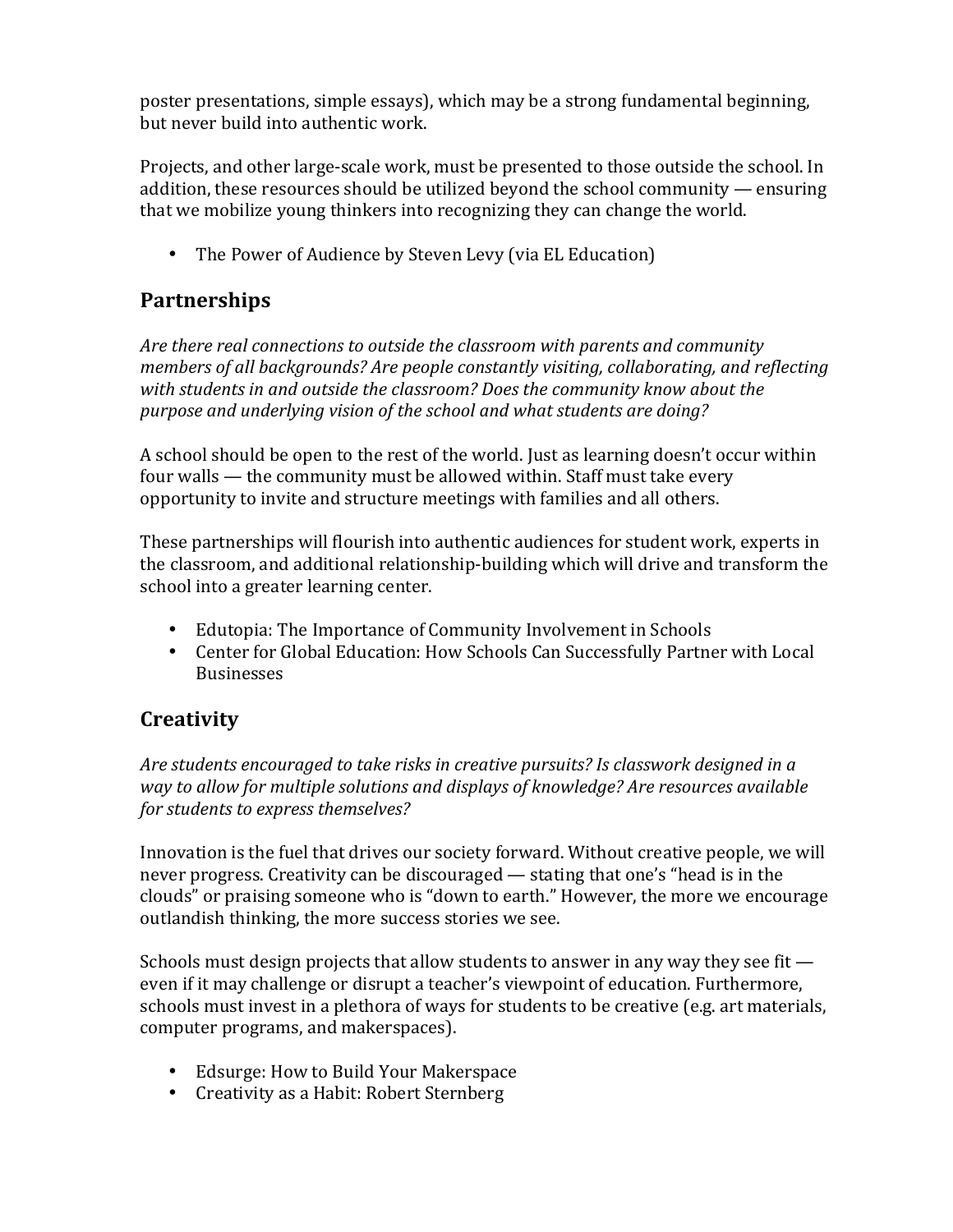# **Literacy**

#### Is reading seen as an act of pleasure with no extrinsic reward? Is reading forced at certain times? Does every student need to read the same canonical literature?

Reading is proven to increase a child's intelligence more-so than any other factor. The way that schools often teach literacy discourages future reading, and as a result, people grow up disliking books. A draw of extrinsic rewards for  $-$  what should be  $$ the joy of reading results in decreased motivation. Furthermore, classrooms assign "deep-reading" activities for novels they may not enjoy (depending on the teacher's taste.) Students become disinterested as a result.

Reading for pleasure should be encouraged. Silent reading at certain points during the day and ample amounts of relevant books do well at promoting literacy. Notably, reading should not be enforced as long as others are not being distracted. Literacy should be promoted for its innate joy, rather than any other motivator.

• Readicide by Kelly Gallagher

## **Scheduling**

Are frequent breaks established to allow students to decompress? Does the school's schedule best reflect a student's brain development? Is collaboration mandated?

It's one thing to talk progressive education, it's another to actually put it into practice. A school's schedule is its underlying structure. Without a schedule that reflects progressive education, a school is not truly embracing innovative practice.

A schedule must allow for mental and physical breaks for students and staff. People do not operate at 100% consistently. Furthermore, schools should consider moving to a later start time (e.g. 9AM), as young children through adolescents are not neurologically compatible with starting before sunrise.

The schedule can enforce collaboration by setting aside large amounts of block time for multilayered classrooms. By structuring class in this way, creativity, innovation, and teamwork is automatic as it is dictated structurally.

- Redesigning American High Schools for the 21st Century by Patrick Cook-Deegan
- Harvard Business Review: Your Brain Can Only Take So Much Focus

**. . .**

# **The Transition**

What you will need to begin this process is a comfortable quiet place, and five minutes. Sit yourself down (comfortably), and relax. Close your eyes, breathe, and imagine yourself emptying your head of all the thoughts and clutter. It is so incredibly difficult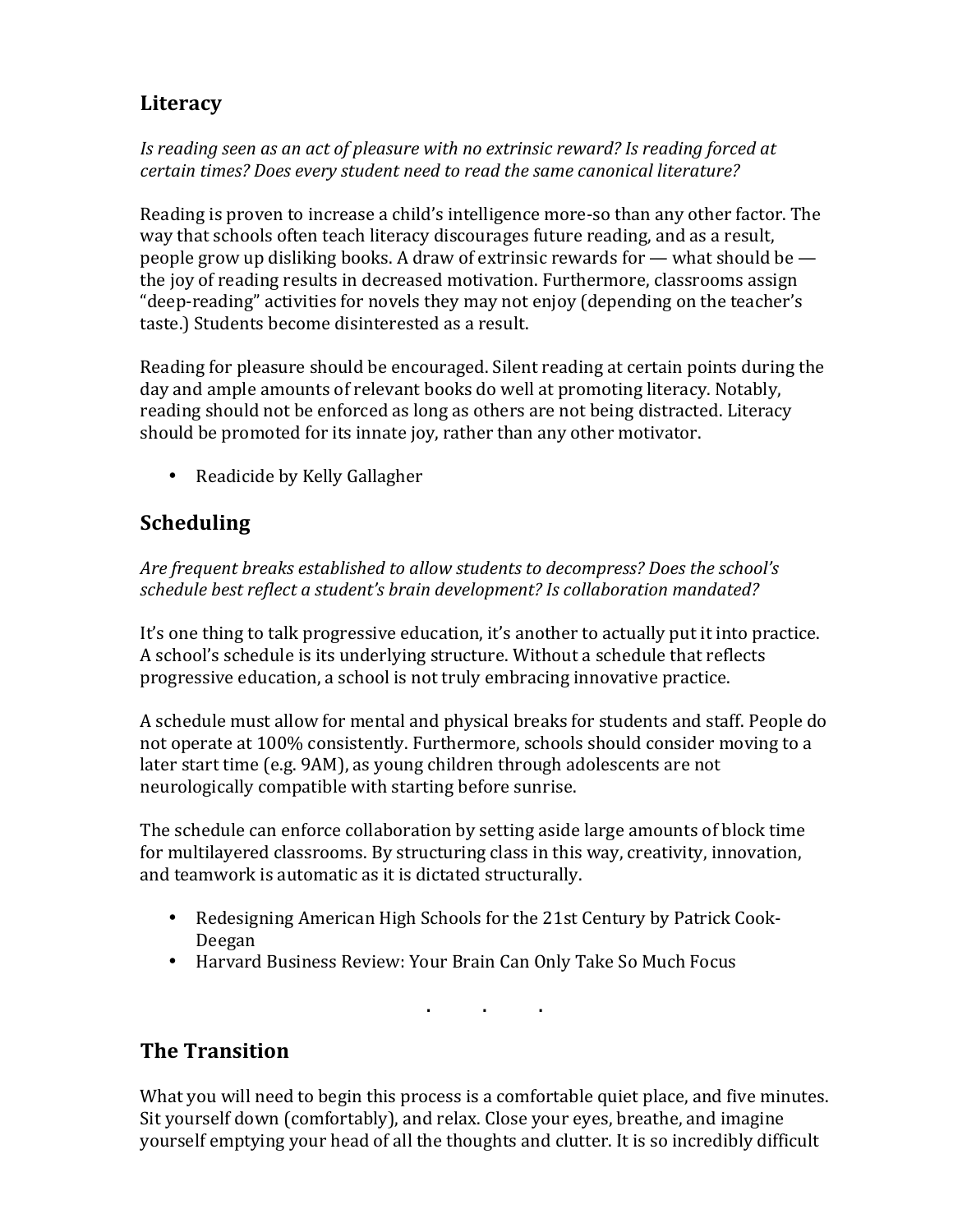to fill a mind with new ideas when that mind is already brimming with old routines, embedded "truths", and outdated traditions. What more, it can be seemingly impossible to suggest progressive or innovative ideas to a mind that is not only full but unwilling to receive.

It's not that progressive ideas are new: it's probably what you went into education thinking you were going to do. Sadly, the system has programmed many of us to reconsider what it is we're doing. Consider Plato's *Allegory of the Cave* (our verbiage): *Imagine yourself in a cave, where they are three prisoners. Each prisoner is tied to a* rock, with their legs, arms, and head bound so they can only look in front of them. They *can see a large stone wall. These prisoners were placed here since birth and have never seen anything outside of this view.*

*Behind the prisoners is a stairway, illuminated by a large fire, which is often trespassed* by traders with animals, plants, wood, and stone. Therefore, each prisoner sees the shadows of objects being carried by these traders on the stone wall. However, to them *these shadows are "real"* — *they don't know any better.* 

The prisoners would spend their time betting on which object would appear next. When *guessed correctly, the prisoners would declare that person clever and wise. Eventually, one prisoner escapes their bindings and, to their surprise, finds a whole world* behind them and up the staircase. He cannot believe any of it is real. However, after he succumbs to his senses, he realizes his whole former view of reality was wrong. He *understands the Sun, beauty, meaning, and more. The game of guessing the next object was meaningless.*

#### The escaped prisoner then returns, informing the others of what he's seen. They refuse to *believe him* — *thinking him crazy* — and threaten to kill him if he sets them free.

To me, this allegory brilliantly demonstrates progressive education. Despite someone (you) understanding how much research, knowledge, and history has gone into the reformation of schools — there are still those who vehemently oppose it. These resources, and the thoughts we share, are here to help you acknowledge that your world-view isn't crazy  $-$  it's the truth.

Chances are, if you've read this far, you agree with one or more of the following:

- I know that something feels wrong in education.
- I need something different to shape the minds of others.
- I want something different but didn't know where to start.
- I am always wanting new ideas to formulate and test.
- I am looking for information to confirm my inclinations.

In order for progress to exist, you must be willing and able to make room for it. You must be ready to question what you once believed to be "core values" of education (such as common/standardized procedures and traditional frameworks). The following are situations that happen often  $-$  they may seem trivial or possibly frustrating - but give them a shot anyway!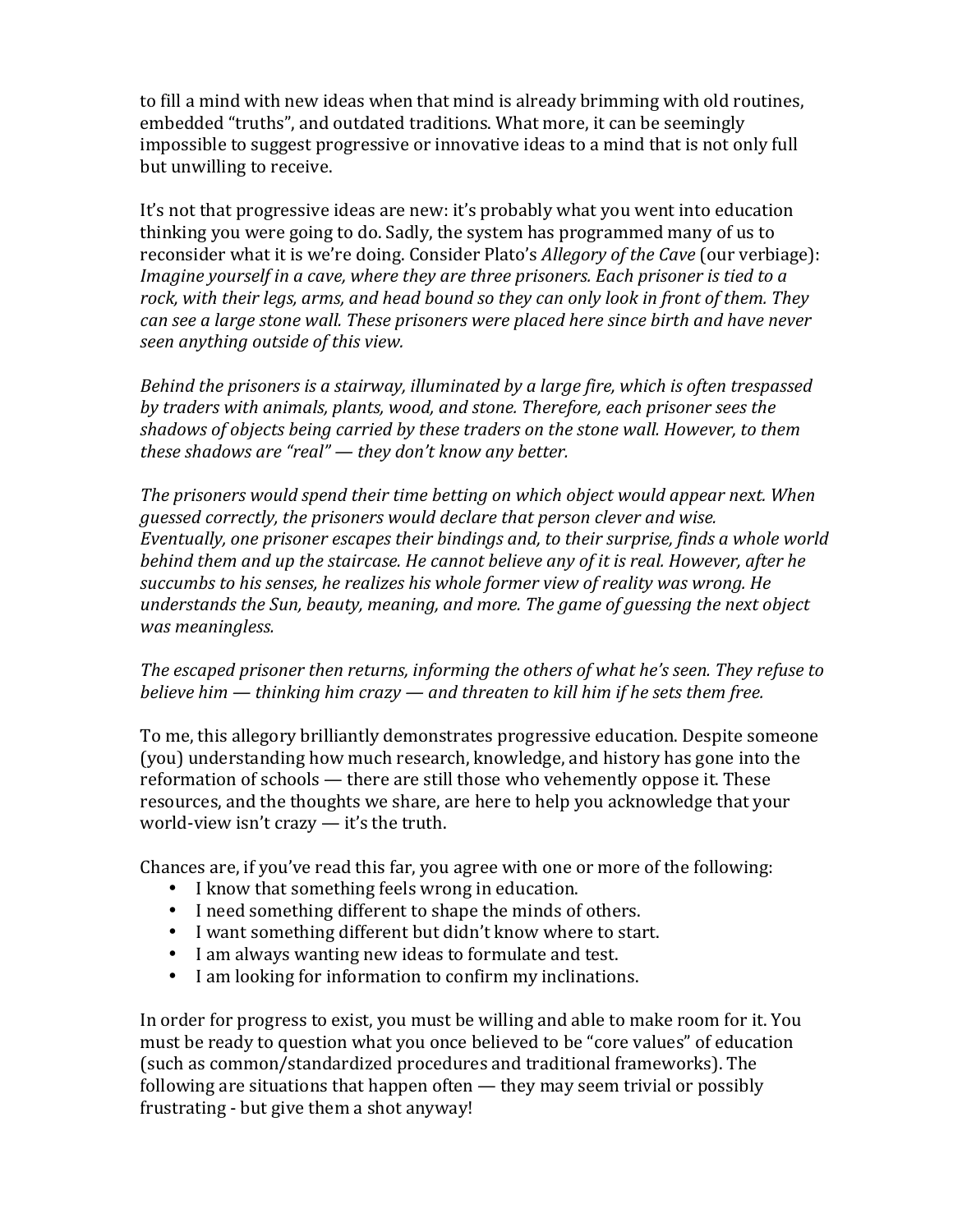### A student has fallen asleep in your class while you are lecturing.

It doesn't seem to be bothering anyone. What is your reaction? Why? Was your reaction disciplinary? Does your reaction take the student's home life into account? Is your reaction grounded in any sort of philosophy or intrinsically positive behavioral *understanding? Or...is your reaction simply that: reactionary?* 

#### **You pose a question to your class, and no one seeks to respond.**

*No hands raise. No one speaks up. What is your assessment? Why? Do you believe the* students are simply bored? Tired? Uncaring? Apathetic to the "importance" of what is *being taught?* Is it possible that the students simply don't find the question or lesson *interesting?* Or...maybe they do. Perhaps the question is head-scratchily interesting, but *having grown up in system that discourages inquisitiveness and praises correct answers, the students are afraid to suggest any answer as it may be "wrong" and lead to a sense of failure.*

### A student spent many weeks on an assignment, but failed.

*He is so incredibly proud of the work, but receives a failing grade. What* has been learned? What was assessed? Was the student's passion assessed? Creativity? *Ingenuity?* Innovation? Self-determination? Is it possible that the project may have received a different grade from a different educator? Is it possible that grades are *inherently subjective?*

#### It is time to begin your lesson, but a student wants to tell you about her evening **spent ghost hunting with her dad.**

It has nothing to do with the lesson and will surely skew the planned time constraints. *What do you do?* Have the student sit down as that isn't important? Continue on with the *lesson because you need the data?* Why? Do you engage the student by completely redrafting your lesson for the day? Perhaps you have students all take a moment to write about their evenings and discuss (including you). Perhaps you have everyone do research on ghost hunting and present it tomorrow. Would this be okay?

**. . .**

The point is  $-$  regarding those situations  $-$  to get you thinking in ways you haven't in quite some time. The point is to re-humanize not only you, but your relationship with your students and with education. While it's true that there are certainly a myriad working and functional methods of progressive education (after all, one size simply can't fit all), there is absolutely one way which simply does not work: traditional ed.

The proof is in the pudding. It's time to reform our current system. It's time to remind ourselves and our students: We are human beings. It is important to mention that students may also need a sense of priming before true restoration can begin. After all, some students (e.g., high school) have been in this archaic and dehumanizing system for nearly a decade! It will take some time, patience, trust, and developing of interpersonal relationships to ready your student body. Maybe you already have some ideas! That's great. Try them out. If you feel a bit stuck, try one of the following activities with your students: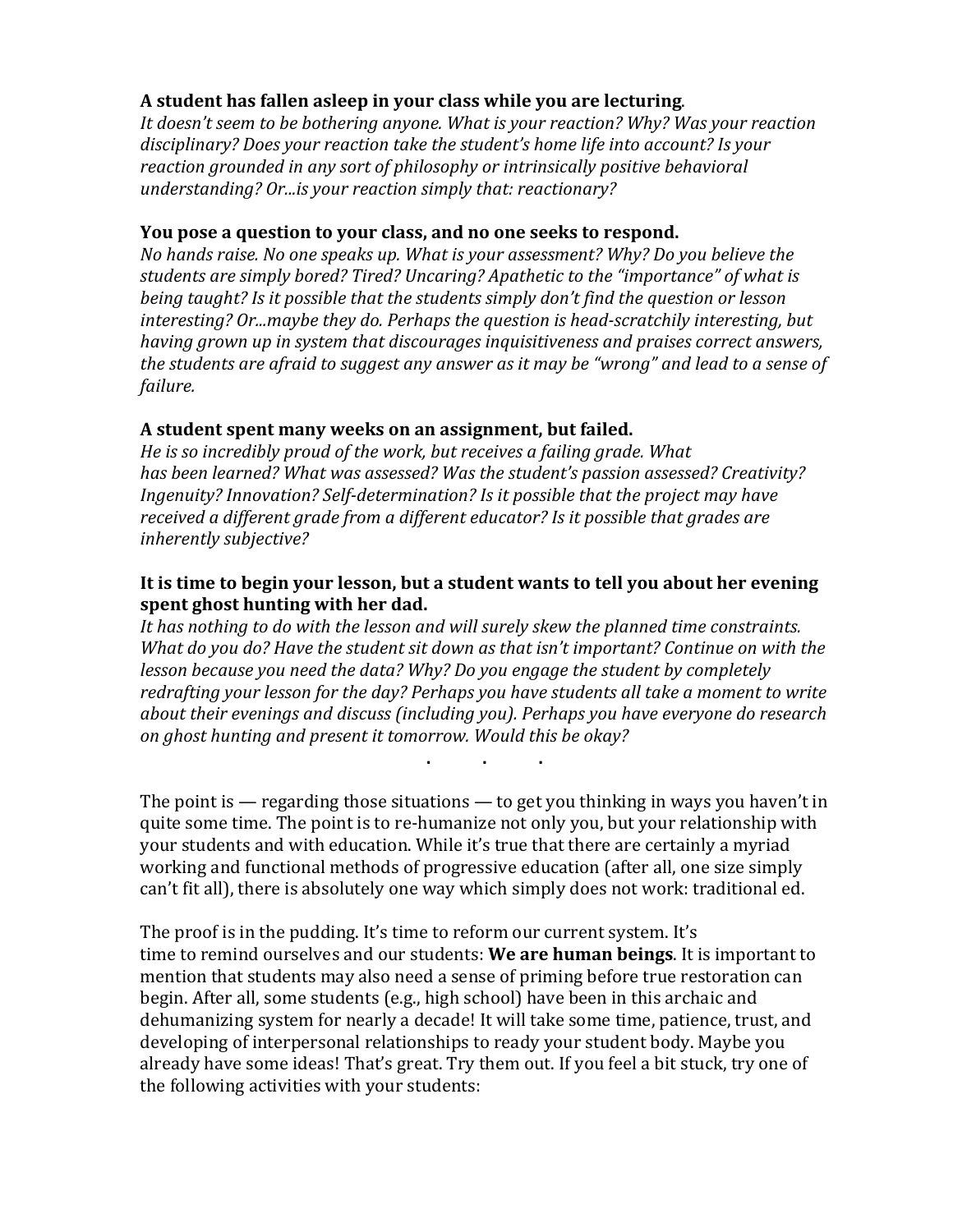### Discuss, debate, and invite students on the purpose of school and what they **want** to do.

Ask questions:

- Why do you come to school? No, not why do you think you have to come to school. Why, personally, do you come to school?
- What (do you hope/believe), is the outcome of school?
- Why do you believe schools exist?
- Would you design school differently? How so? (Be specific. What would classes look like/be? What would the schedule be? Etc.)
- How does grading work? That is, how do you receive a "good" grade? What is required?
- Are there things you believe schools should teach, but don't? List as many subjects/ideas you believe to be relevant.

From here, why not let students lead the way? Instead of designing everything for them, give them the tools to do so. It will definitely be a struggle at first. Doesn't that make sense? After all, they've been taught to listen to you! But if we want students to be independent thinkers, we need them to actually think for themselves. However, this may go against your curriculum standards, so...

### **"Wake up" to the current curriculum**

Are you, as the teacher, absolutely positive that your curriculum is of utmost importance? It would make sense. After all, you did go to school for it for years! It would be seemingly absurd to think otherwise. It's only natural. We, as educators, are taught that our specific curriculum is of absolute and utmost importance. That said, how much of this curriculum would you say you truly know? As an English educator, do you know every mechanics, usage, and grammar rule? Most certainly the answer would be a resounding "no." But what does that mean? Well, it would seem that while you did study a specific field, there is still a lot left that you did not learn or remember, and there is so much more yet to come. When we teach, are we presuming our curriculum is of utmost importance, and that is what we are teaching? Or, more realistically, are we presuming that what we have learned is of utmost importance (to us), and we are teaching only that which we can recall?

What if, by some strange turn of fate, there is something in your standards or on a state test that you either can't recall or have never learned? Do you run, tail tucked, for the hills never looking back? Or, do you simply address a book or the internet and educate yourself so you may be of better service? Probably the latter, if you intend on keeping your job. Let's reframe this understanding of curriculum. It is quite unimportant what it is you are teaching (as this is subjective and tied to what one remembers), but it is of utmost importance that a student desires to learn!

If we believe grades determine education, and A's are of utmost importance, find a student you have taught during a previous school year: preferably a student who received an A in your class. If you teach seniors, find out who received an A the